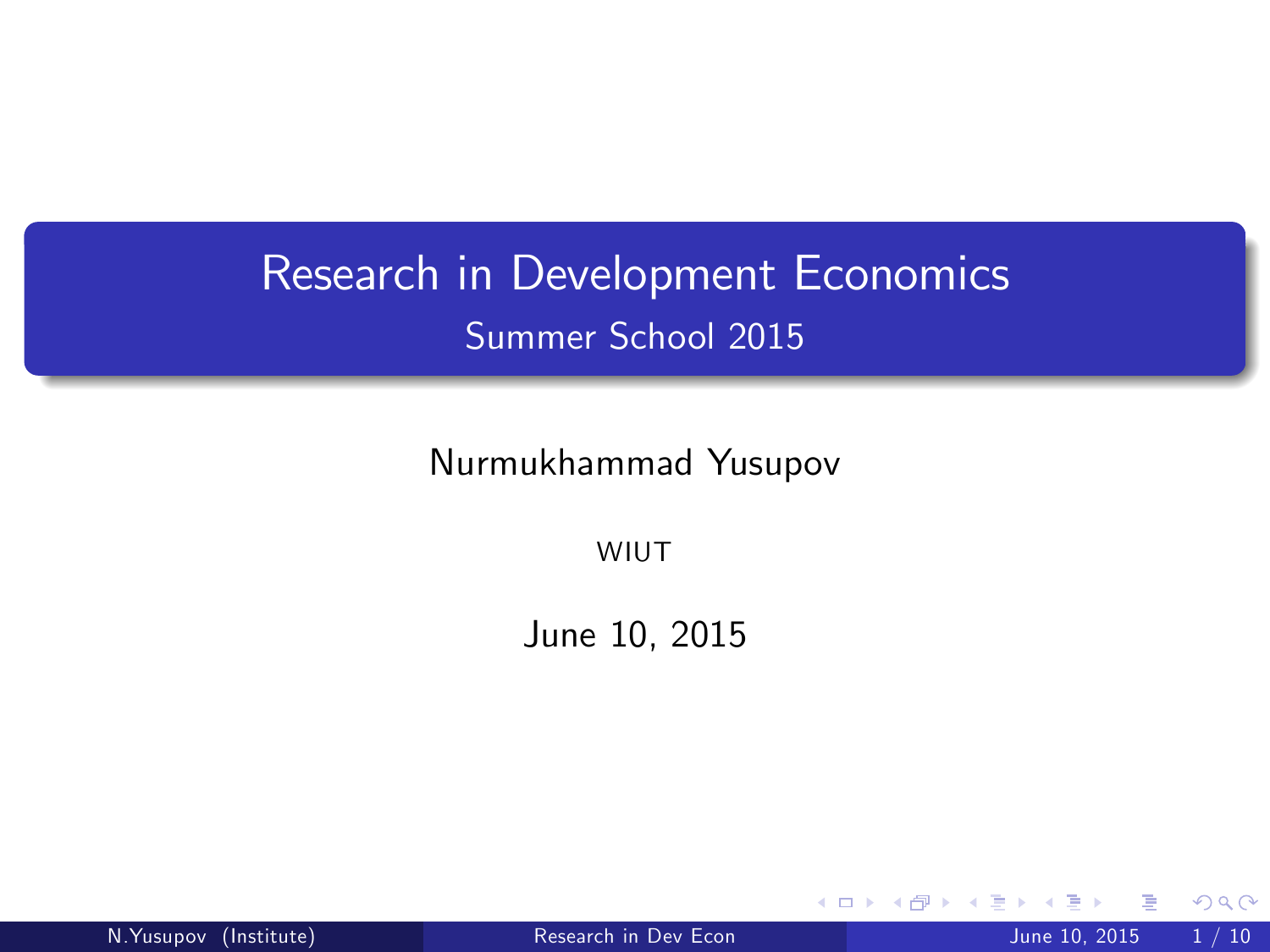- $\bullet$  Development Economics  $=$  f(poverty, behavior)
- Development Economics is very interdisciplinary in nature.
- Focus on development microeconomics in this presentation, not comprehensive (reflects my own research interests).

4 0 8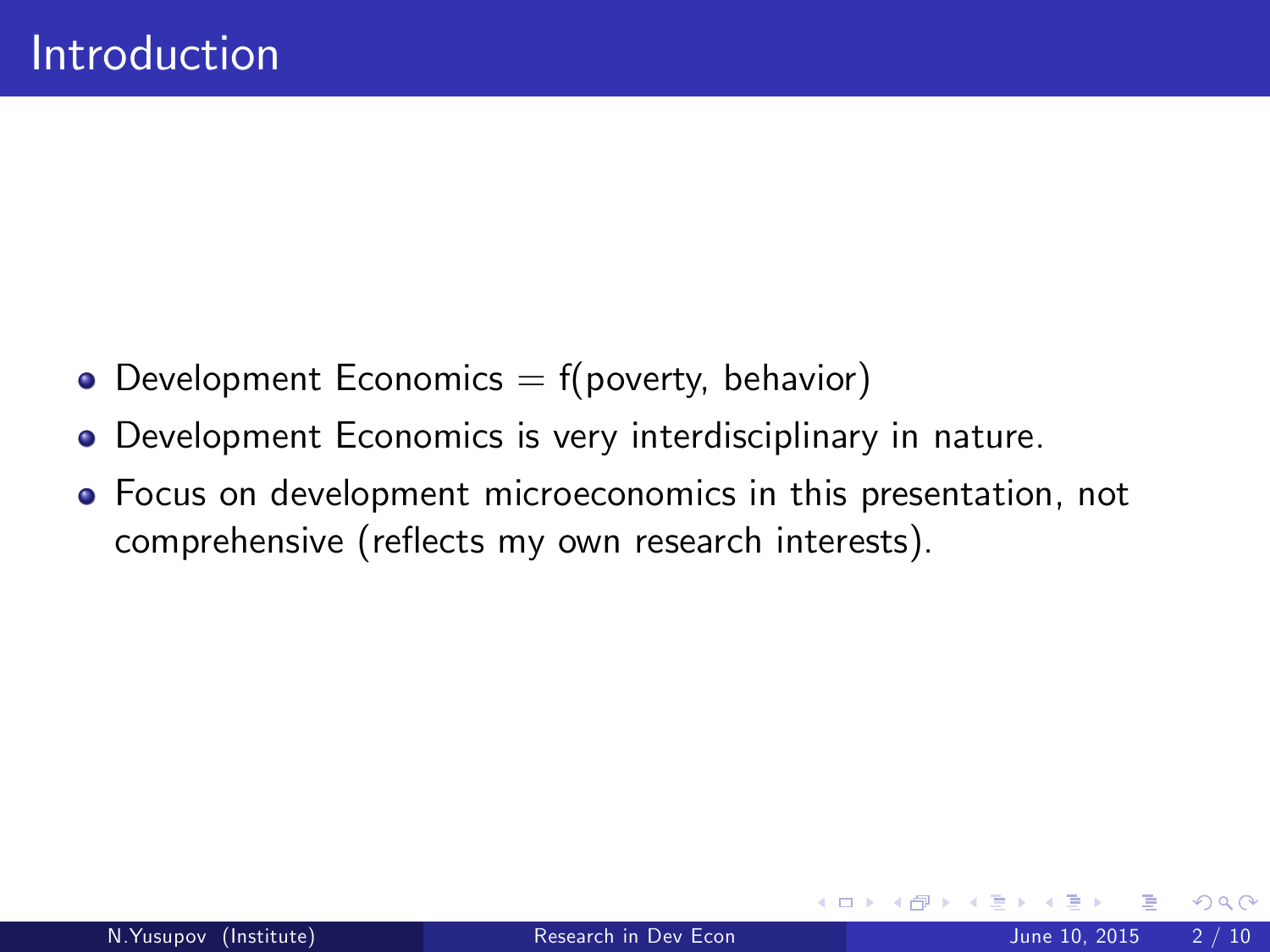- Journals: JDE, WD, WBER, WBRO, ED&CC, JDS
- **Conferences:** 
	- **A** NEUDC
	- **BREAD @ Duke**
- RePEc: https://ideas.repec.org/top/top.dev.html

4 0 8

 $299$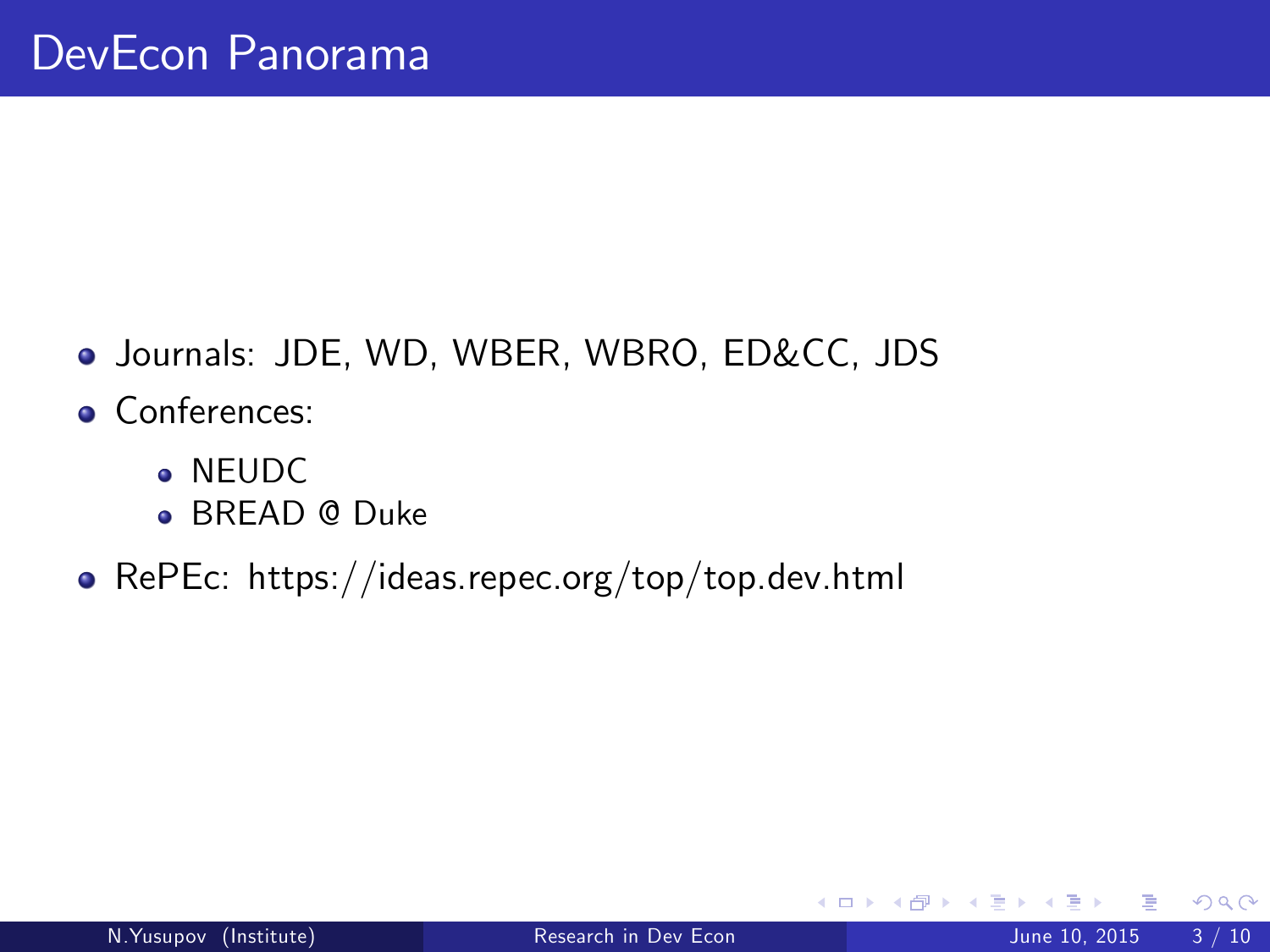- **•** Empirical methods it's all about causality
	- Regressions: DiD, Discontinuity, etc.
	- Experimental methods: RCT, Lab experiments
- Theoretical methods: incentive theory, distribution/population models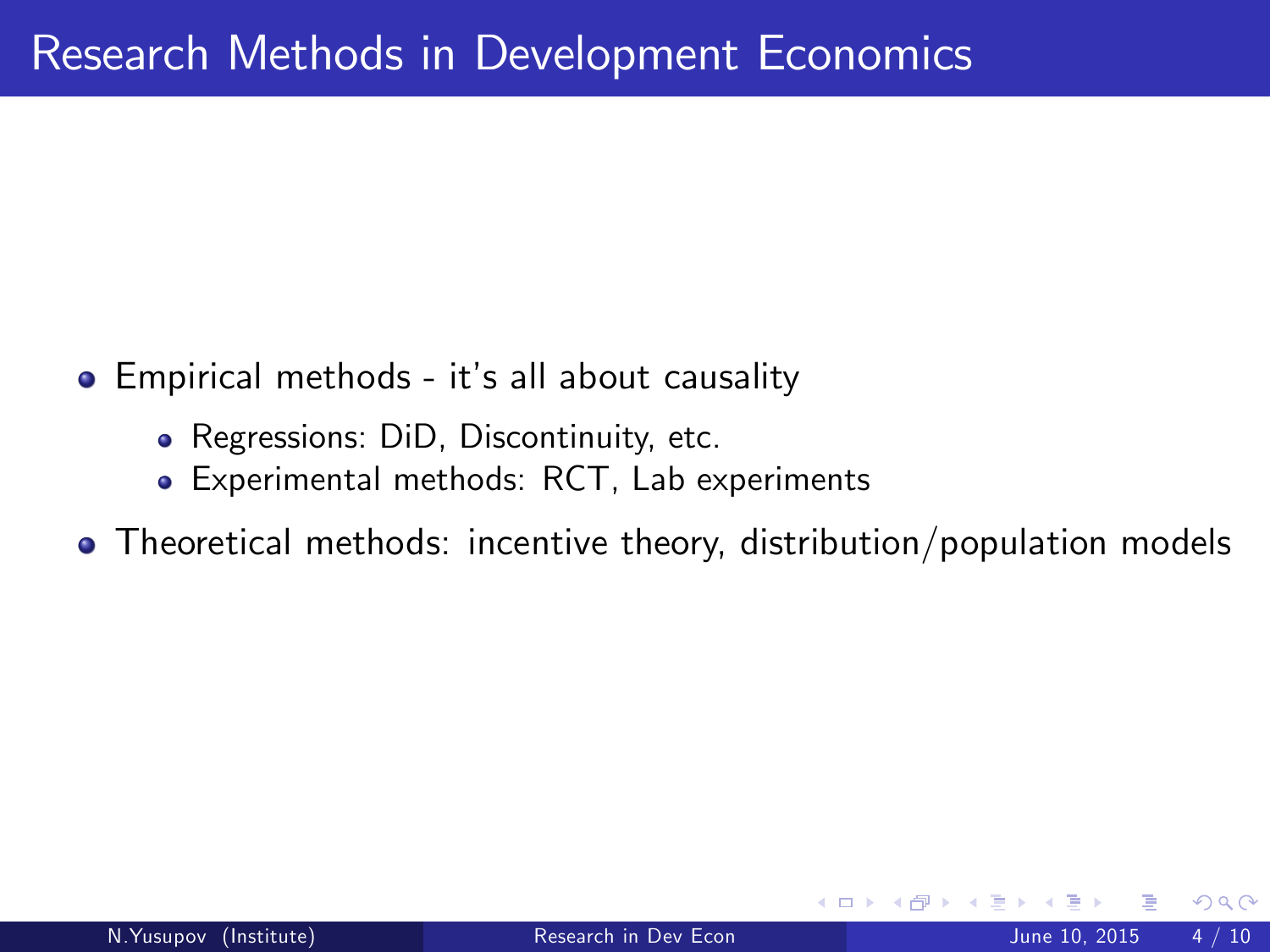- Reverse causality issue (relevant in almost all macroeconomic studies)
- Acemoglu, Robinson and Johnson (2001, AER)
- "Why Nations Fail" Acemoglu and Robinson (2011)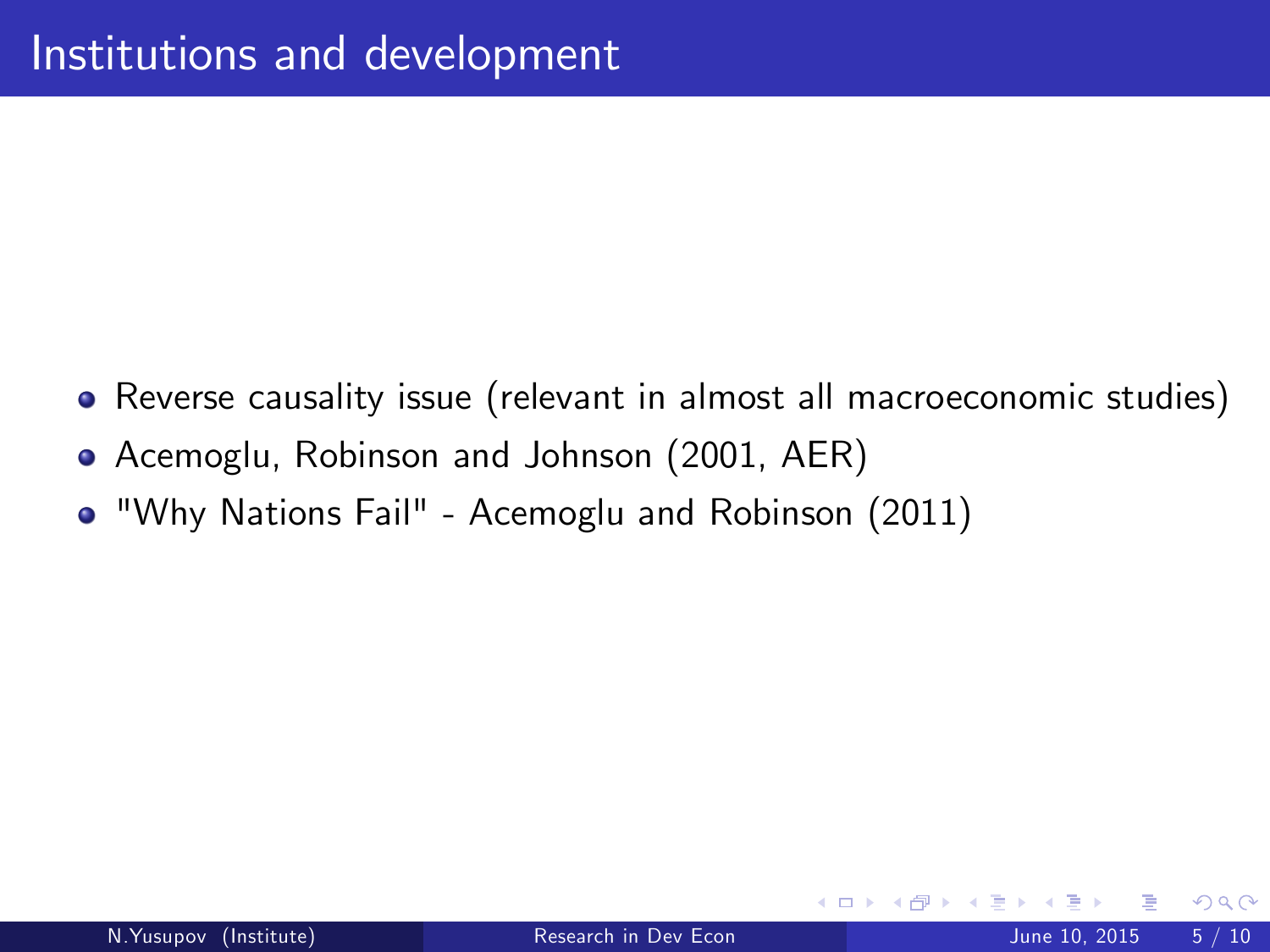- Labor market discrimination:
	- Wage gaps (Heckman selection, etc.)
	- Resume audit studies (Betrrand and Mullanaithan, 2004 AER)
- Looking for child gender bias in household expenditure data:
	- Deatonís outlay equivalence analysis (numerous papers)
	- Jayachandran and Kuziemko (2011, QJE)
	- Bharadwaj and Lakdawala (2013, JHR)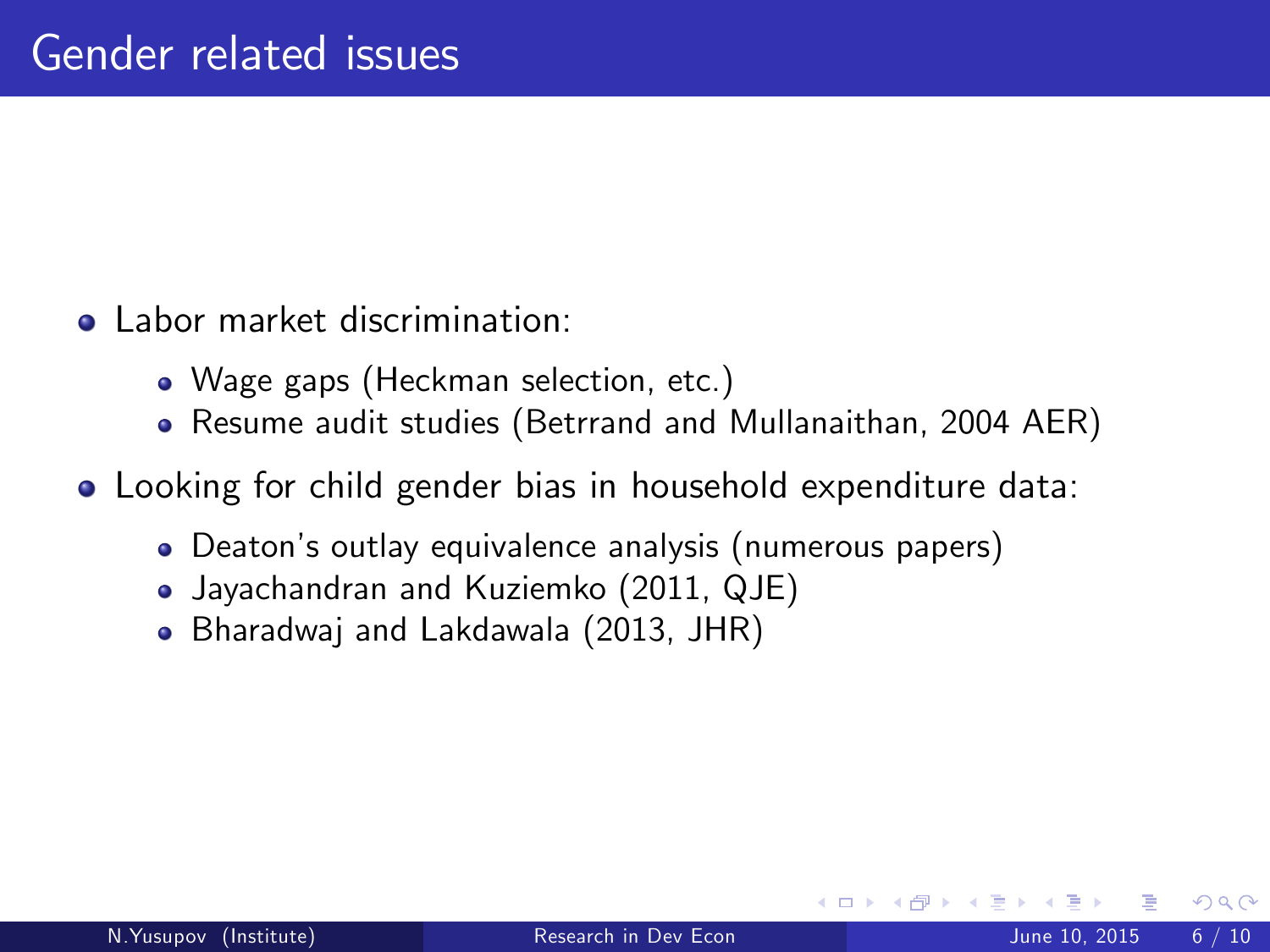- Credit rationing and poverty trap
- Financing the poor as a solution
	- Grameen model (surprisingly high repayment rates)
		- **.** leverage on social capital
		- dynamic incentives
	- ROSCAs
	- Does microfinance work to reduce poverty? J-PAL studies based on RCTs
- "Economics of Microfinance" Armendariz and Morduch (2010)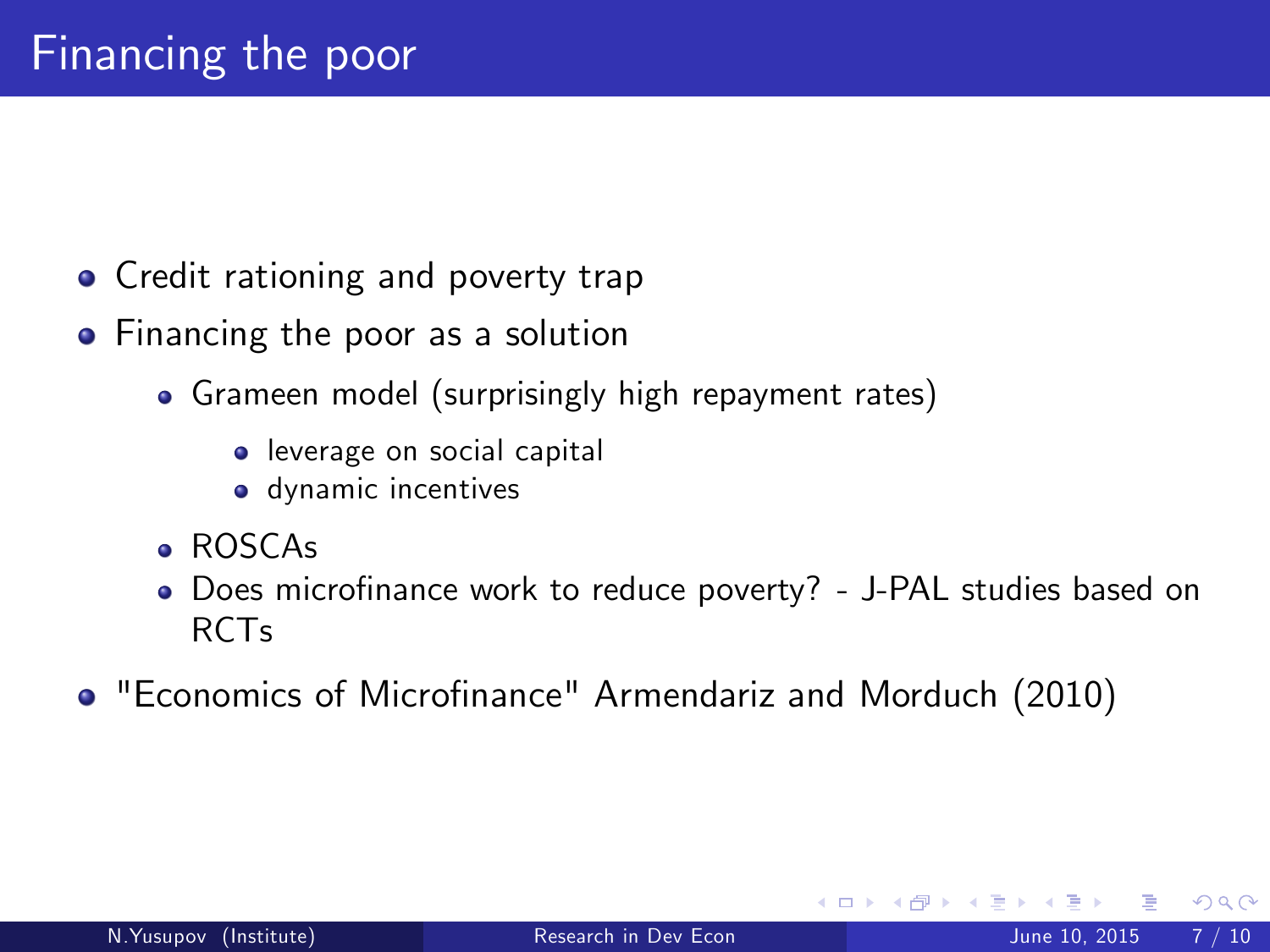- **•** Dictator games
- Kindergadren experiment in Israel
- Blood donation experiment
- Organ donation commitment

 $\leftarrow$ 

 $200$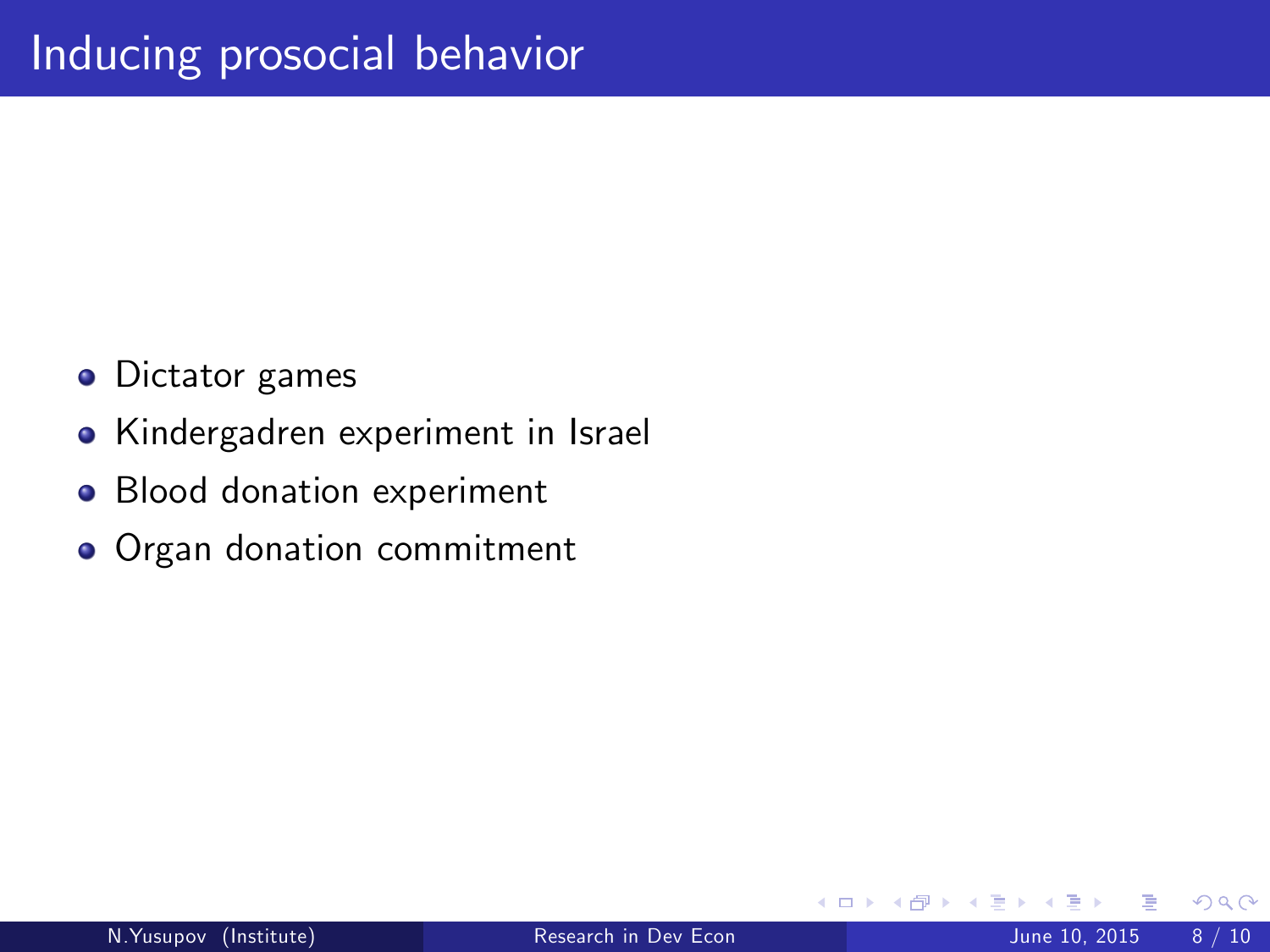- Creating effective incentive schemes
	- bednets against Malaria paid vs for free
	- oral dehydration salts access to information
	- o getting immunization for lentils tangible benefits

 $\leftarrow$